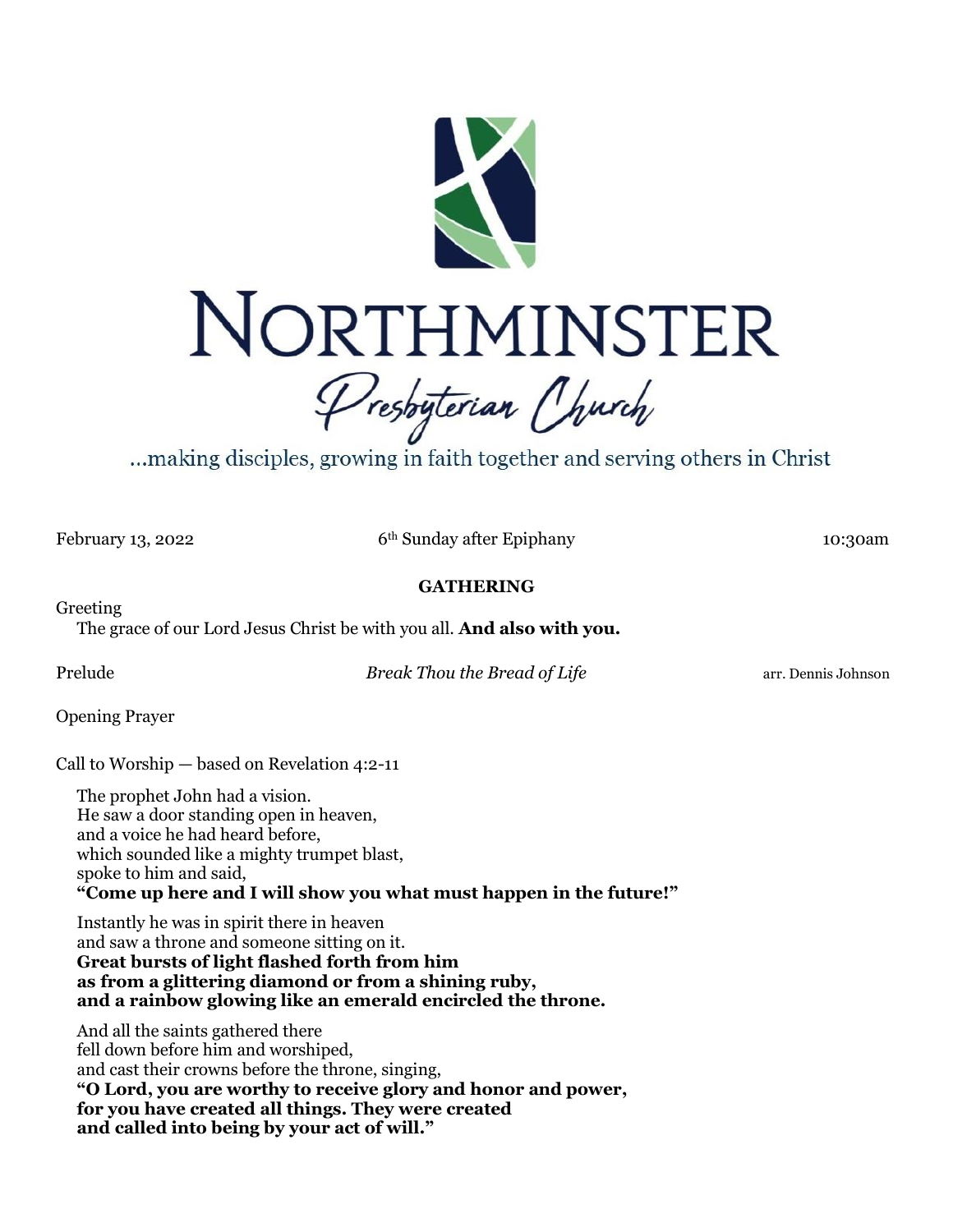Hymn #1 *Holy, Holy, Holy!*

Holy, holy, holy! Lord God Almighty! Early in the morning our song shall rise to thee. Holy, holy, holy! merciful and mighty! God in three persons, blessed Trinity!

Holy, holy, holy! All the saints adore thee, casting down their golden crowns around the glassy sea; cherubim and seraphim falling down before thee, who wert, and art, and evermore shalt be.

Holy, holy, holy! though the darkness hide thee, though the eye of sinfulness thy glory may not see, only thou art holy; there is none beside thee, perfect in power, in love and purity.

Holy, holy, holy! Lord God Almighty! All thy works shall praise thy name, in earth and sky and sea. Holy, holy, holy! merciful and mighty! God in three persons, blessed Trinity!

## **CONFESSING**

Call to Confession

Prayers of Confession

**Holy holy holy, Lord God Almighty! Our songs rise to you today because you alone are Light and Life.**

**Forgive us, then, for preferring the shadows and trafficking in ways that lead only to death. We worship lifeless things that do not save. We fill our hearts and minds with trival matters. We flitter away our precious time.**

**Set us free from pasts we cannot change and renew our faith in your promised future.**

**Hear our private prayers in Jesus' name …**

Assurance of Forgiveness



Affirmation of Faith — Apostles' Creed

**I believe in God the Father Almighty, Maker of heaven and earth.**

**And in Jesus Christ his only Son our Lord; who was conceived by the Holy Ghost, born of the Virgin Mary, suffered under Pontius Pilate, was crucified, dead, and buried; he descended into hell; the third day he rose again from the dead; he ascended into heaven, and sitteth on the right hand of God the Father Almighty; from thence he shall come to judge the quick and the dead.**

**I believe in the Holy Ghost; the holy catholic Church; the communion of saints; the forgiveness of sins; the resurrection of the body; and the life everlasting. Amen.**

\*Passing the Peace

Announcements and Invitations

Gathering our Offerings

Offertory Music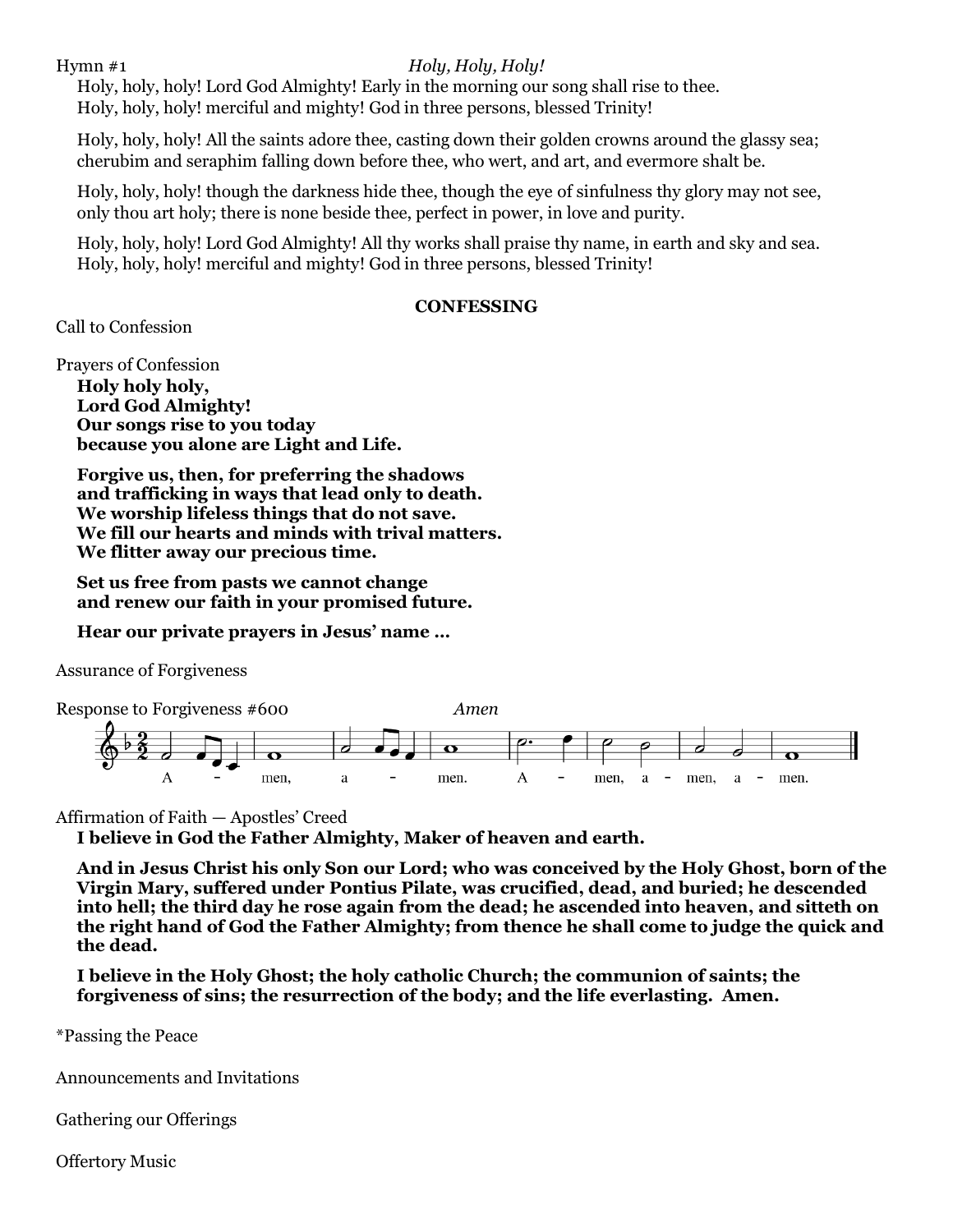## **LISTENING**

Prayers of Thanksgiving and for Illumination

Scripture – Galatians 5:1-15

| *Hymn #305                              | Come Sing, O Church, in Joy!                                                                                                                                                               | verses 1-3 |
|-----------------------------------------|--------------------------------------------------------------------------------------------------------------------------------------------------------------------------------------------|------------|
|                                         | Come sing, O church, in joy! Come join, O church, in song!<br>For Christ the Lord has led us through the ages long!<br>In bold accord, come celebrate the journey now and praise the Lord! |            |
|                                         | Long years have come and gone, and still God reigns supreme,<br>empowering us to catch the vision, dream the dream!<br>In bold accord, come celebrate the journey now and praise the Lord! |            |
| as we in mission magnify the Crucified! | Let courage be our friend; let wisdom be our guide,<br>In bold accord, come celebrate the journey now and praise the Lord!                                                                 |            |
|                                         | Sermon in Words – GOOD NEWS from GALATIANS: We are free to be slaves!                                                                                                                      |            |
| *Hymn #305                              | Come Sing, O Church, in Joy!                                                                                                                                                               | verse 4    |

Come, sing, O church, in joy! Come join, O church, in song! For Christ the Lord has triumphed o'er the ages long! In bold accord, come celebrate the journey now and praise the Lord!

### **SHARING**

Sacrament of Communion

Invitation to the Table

Prayer of Thanksgiving The Lord be with you. **And also with you.**  Lift up your hearts. **We lift them up to the Lord.**  Let us give thanks to the Lord our God. It is right for us to give thanks and praise...

## Lord's Prayer

**Our Father, Who art in Heaven, Hallowed be Thy name, Thy Kingdom Come, Thy will be done, on earth as it is in heaven. Give us this day our daily bread. And forgive us our debts as we forgive our debtors. And lead us not into temptation but deliver us from evil, for Thine is the Kingdom, and the power and the glory, forever. Amen.** 

## Sharing of Bread and Cup

*All who desire the communion meal are invited to come forward to the table, receive a portion of bread from the pastor, take a cup from one of the elders, and return to the pew. We will share in the cup together once everyone has been served.* 

Music during Communion

Closing Unison Prayer **God of grace, you renew us at your table with the bread of life. May this food strengthen us in love and help us to serve you in each other. We ask this in the name of Jesus, the Lord. Amen.**